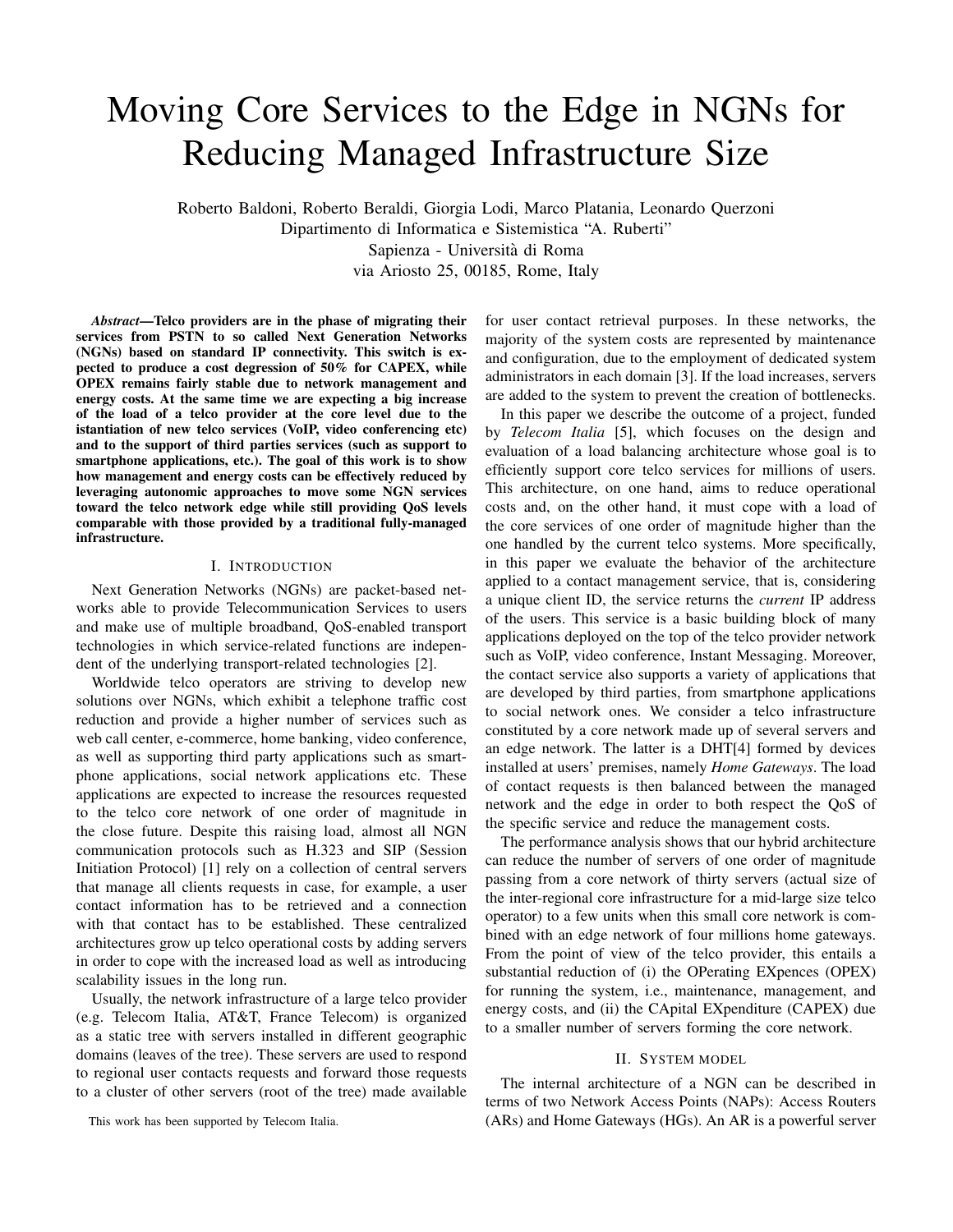

Fig. 1. Expected Services offered by a telco provider

playing the role of NAP for a wide geographical area. A HG is a small device installed at users' homes by telco providers. It is characterized by limited computational resources and scarce available memory. We consider the IP architecture of a NGN depicted in figure 1, where core services are identified and applications supporting third party services are hosted on a telco network.

*Core service model:* We model a *location service* that is accessed through a *lookup* and an *update* primitive. Specifically, the  $lookup(UserID)$  primitive retrieves the user profile associated with a given UserID. The user profile contains at least the current IP address of the user. For example, in a VoIP application UserID corresponds to the phone number and the lookup procedure provides the *phone-number IP address* mapping which is exploited on a per-call basis. The lookup service should guarantee short lookup time for QoS requirements enforcement (i.e., low latency), limited control message overhead, low memory and processors consumption on the NAPs, dependability (i.e., no false responses on lookup requests).

The  $update(UserID, UserProfile)$  procedure is used to periodically refresh the user profile associated with the UserID. It is issued by a user every time his/her IP address changes. However, a user renews his/her data once per hour even if the associated IP address does not change; this is a mechanism similar to the one presented in [1].

*User model:* We consider a system composed by 10 millions of users, 40% of which fixed and 60% mobiles. This model has been specifically required by *Telecom Italia* as it reflects the real user scenario in our country. Fixed users access the network via their own HG or through an AR (for example because they are using dial-up connections). Mobile users always get the access through an AR. Once a user has joined the IP network, he/she sends his/her new profile to the location service and refreshes it periodically.

## III. HYBRID ARCHITECTURE FOR BALANCING USERS REQUESTS

In the proposed solution we move part of the location service load on a service that is implemented exploiting the HGs subsystem. In the NGN the location service is likely to increase in volume and this can cause performance penalties that can in turn entail a service scalability problem. By moving part of this load on the HGs we aim at mitigating this issue. Specifically, the system architecture we propose is organized in two levels: a *managed core* level, populated by ARs connected through a clique, and an *unmanaged edge* level, populated by HGs, connected through a DHT. Due to its simple structure and popularity, we have chosen Chord [4] as DHT. Both the clique and DHT are implemented over an IP network. In addition, each HG maintains an IP connection with a single AR, assigned at random by the telco provider.

Both ARs and HGs store user profiles; the profiles are replicated in  $k$  copies, with the constraint that at least one of them is stored in both the managed and unmanaged networks. We assume that each AR stores a fraction of the user profiles and uses an in-memory hash table to rapidly redirect a lookup request towards the AR that contains the full user profile. In addition, ARs and HGs are equipped with an *Incoming Messages* queue for messages incoming from other NAPs, and an *Access to memory* queue for accessing the user profile repository.

The service works as follows: all lookup requests generated by users connected through ARs and HGs are sent to the core network. When an AR extracts a lookup message from the *Incoming Messages* queue, it accesses the hash table to find the destination. If the destination is itself, then it enqueues the message into the *Access to memory* queue; otherwise, with probability  $p$ , that message is redirected to the DHT subsystem, and with probability  $1 - p$  to the destination AR.

Update messages are sent to the core network too. When an AR extracts an update message from the *Incoming Messages* queue, it accesses the hash table to find the destination AR. Hence, the *Access to memory* queue contains all the update requests for profiles stored in the local disk and only a fraction of lookup requests that it can directly serve. Updates are not redirected over the DHT. However, in order to guarantee profiles consistency, when an AR updates a user profile, it executes an update procedure over the DHT. The motivations behind the choice of this architecture are twofold: (i) we exploit ARs' memory and bandwidth availability to connect ARs through a clique. This ensures a fast lookup latency; (ii) we use a distributed system among HGs in order to download part of the traffic from the clique, thus reducing the time spent by a message in the AR's *Access to Memory* queue; this helps us in meeting QoS requirements such as latency and message losses. The use of a DHT as distributed system contributes to minimize the time necessary to localize a resource.

## IV. THEORETICAL MODEL

In this section we describe a theoretical model that can be used in order to predict the mean messages delay as function of the load imposed on ARs and HGs. We express the load on a device as the ratio between incoming and processed messages in a time unit. Without loss of generality, we consider NAPs equipped only with the *Access to Memory* queue; the motivation is that the disk access time is two order of magnitude greater than the extracting message time. Thus,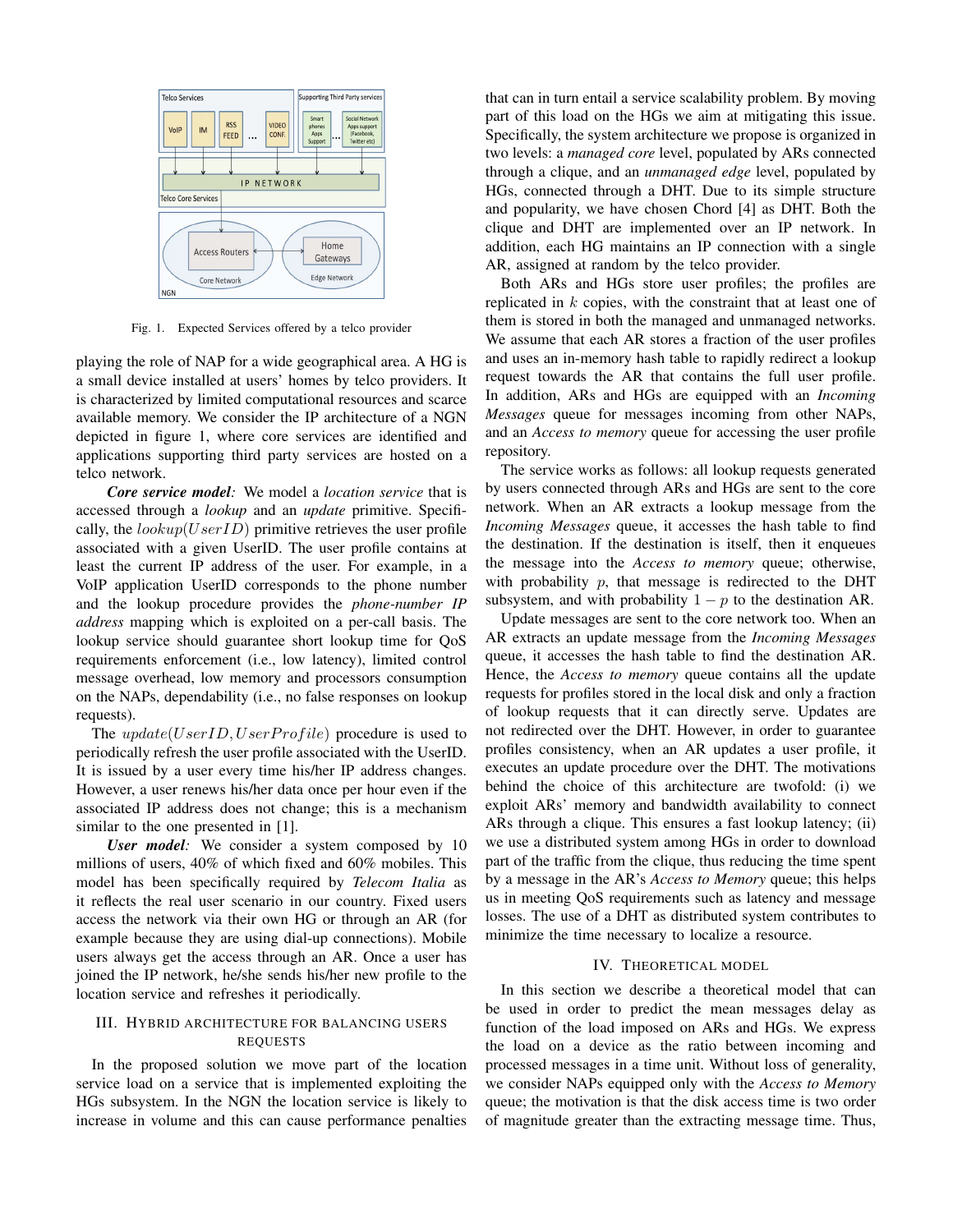the time spent by a message in the *Incoming Messages* queue can be considered negligible. The *Access to Memory* queue is modelled as a M/M/1 message queue [7], that is a single-server FIFO queue model in which arrivals are a Poisson process, the service time is exponentially distributed, and the buffer length is infinite. The model is characterized by two main parameters:  $\mu$ , i.e., the number of processed messages in a time unit; and  $\lambda$ , i.e., the number of incoming messages in a time unit. The ratio  $\rho = \frac{\lambda}{\mu}$  is called *traffic intensity*. In order to guarantee queue stability, it must be  $\rho < 1$ .

As our aim is to define a theoretical model that computes the average message latency for both ARs and HGs, we use the well-known Little's theorem in the queue model:

$$
W = 1/(\mu(1 - \rho))\tag{1}
$$

where  $W$  is the average time spent by a message in a queue.

For the sake of simplicity, in our analysis we consider the managed network consisting of a single AR: a lookup message is queued just in the AR containing the requested profile, which is reached at most in two hops (we neglect transmission delay in the core network). Thus, the time spent by a message in the queue is determined by:

$$
W_{AR} = 1/(\mu_{AR}(1 - \rho_{AR}))
$$
 (2)

In contrast, for the unmanaged network we consider intermediate steps before reaching the target HG: the average number of hops in Chord is  $\frac{1}{2} \log_2 N$  [4], with N that represents the network size. Thus, formula (1) in case of HGs becomes:

$$
W_{HG} = \frac{1}{2} \log_2 N_{HG} \Delta t_{hop} + \frac{1}{\mu_{HG} (1 - \rho_{HG})}
$$
(3)

where  $N_{HG}$  is the number of HGs in the network and  $\Delta t_{hop}$ the mean transmission delay per DHT hop.

 $\rho_{AR}$  and  $\rho_{HG}$  represent the messages load over an AR and a HG, respectively. In particular,  $\rho_{AR}$  depends on the update and fraction  $1 - p$  of lookup in a time unit. Since users are randomly assigned to an AR, we can consider the overall load balanced uniformly over ARs. Thus,  $\rho_{AR}$  is:

$$
\rho_{AR} = \frac{\alpha(1-p) + \beta}{N_{AR} \mu_{AR}} \tag{4}
$$

where  $\alpha$  is the total number of lookups,  $\beta$  is the total number of updates and  $N_{AR}$  is the number of ARs in the managed network.

Similarly,  $\rho_{HG}$  depends on the fraction p of lookup messages redirected by AR connected to it, and on the fraction  $\frac{1}{N_{HG}}$  of updates coming from that AR (an AR issues an update procedure over the DHT by choosing at random the target HG). Thus,  $\rho_{HG}$  is:

$$
\rho_{HG} = \left(\frac{\alpha}{N_{AR}N_{HG}}p + \frac{\beta}{N_{HG}}\right)\frac{1}{\mu_{HG}}
$$
(5)

Finally, the average time spent by a message in system queues is determined as follows:

$$
W = (1 - p) W_{AR} + p W_{HG}
$$
 (6)

In the extended version of this paper [11], we provide a validation of the theoretical model.

## V. EVALUATION

We run a simulation study aiming at assessing the trade-off between the number of ARs and HGs that could lead to a significant managed network size reduction, while providing services within QoS constraints in terms of messages latency.

*Test details:* We used realistic data collected in an experimental analysis to simulate our model on a large scale system. These data concern: (i) the *service time* (i.e., the time needed for extracting a message from the queue and accessing user information); (ii) the transmission delay in the provider managed network. The service time follows a Gaussian distribution with mean value equal to 4.2323 milliseconds and standard deviation equal to 3.91626  $10^{-3}$ milliseconds for ARs, and mean and standard deviation for HGs equal to 2.05195 and  $1.0759$   $10^{-1}$  milliseconds, respectively. Transmission delay in the managed network is modelled as a Gaussian distribution with mean value and standard deviation of 2.44949 and 2.19  $10^{-1}$  milliseconds respectively. The mean value and standard deviation for transmission delay in DHT channels were set to 30 and 2.569 milliseconds, as assessed in a previous study on a WAN environment [8]. More details can be found in [11]. The architecture and VoIP service are implemented using OMNeT++ v. 4.0 64-bits, a C++ component-based simulator [9]. We fixed the number of HGs to 4 millions. Thus, we simulate a scenario in which all fixed users are equipped with an HG. Currently, not all customers are provided with a home gateway. However, due to the continuous effort telco providers are making toward the reduction of management costs, we expect that in few years the simulated scenario will be adopted in practice. For each configuration *number of ARs - number of HGs*, we evaluated the mean message latency.

All the following results are the average of 5 different tests on the same scenario; that is, the number of unique profiles in the network is 10 millions; each profile has  $k = 2$  copies, one stored in the managed network and one in the unmanaged network.

We simulated the service execution for one hour and fixed the maximum request rate  $RR$  to 3000 lookup/sec. This value is obtained by considering the number of phone calls in a peak hour for 1 million population of fixed [10] and mobile [6] users. For a population of 10 millions users, we assume the number of calls growing approximately up to 300. In order to accommodate the growing of applications using such services as depicted in figure 1, we estimate an aggregate  $RR$  of an order of magnitude greater than the one expected for phone calls.